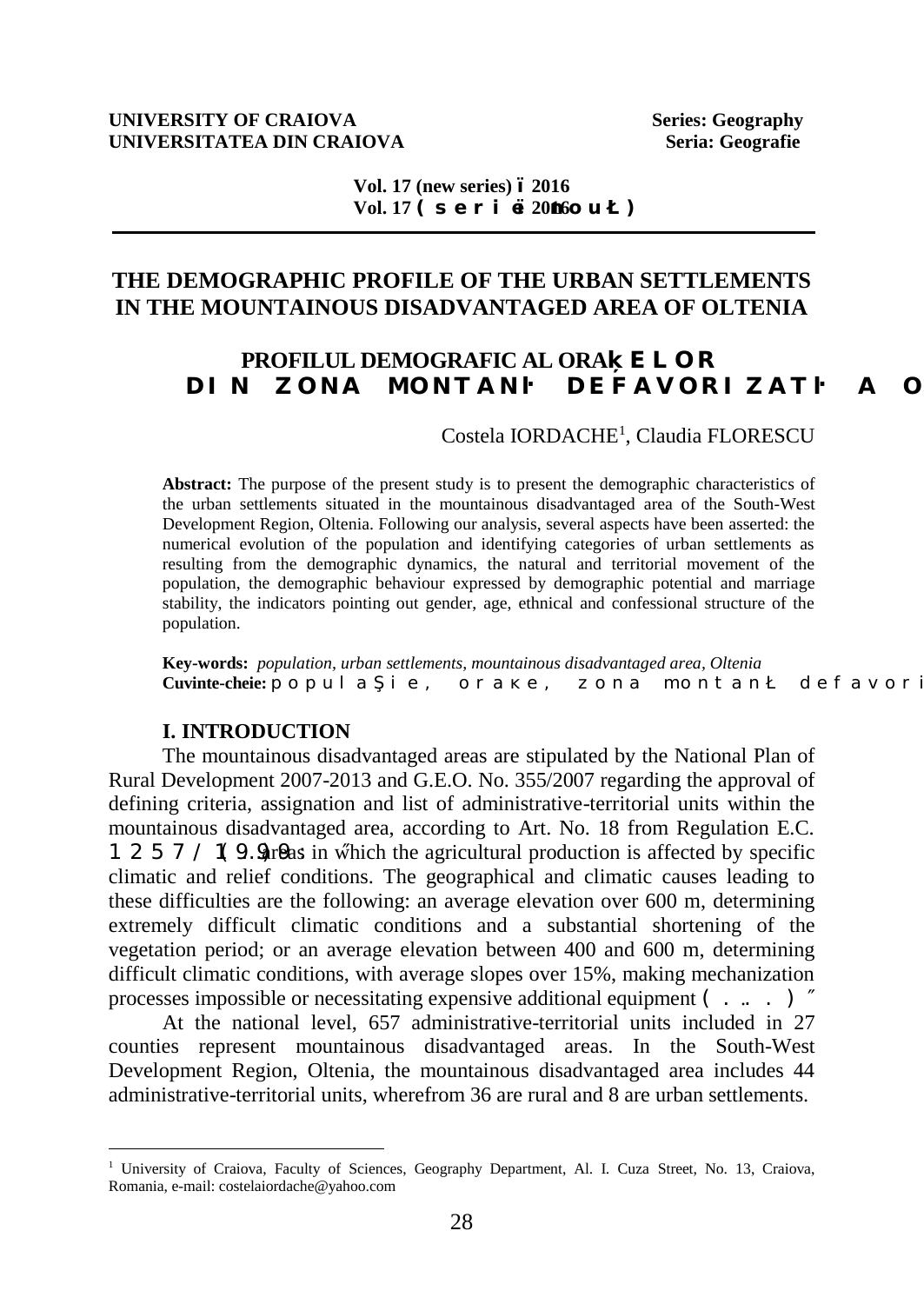The studied area includes 8 urban settlements (Fig. 1): B  $\mu$  m b  $\delta$ iu, Novaci and Tismana in Gorj county, B a i a dein Mehedin $m_i$  count  $\theta$  ky, n e B  $t$  i, Brezoi, C 1 Horrezu nine Vâlcea county. From an administrativeterritorial point of view, these towns include 60 settlements, 40 of them being rural. The total area of study is 1400.2 sqkm.

All the analysed settlements rank third in the national urban hierarchy, most of them having rural characteristics (except for Tismana, which is not included in the classification because it was only until 2004 that it was declared urban).

From the point of view of the physical-geographical units, while Brezoi lies in the mountainous area and Baia de Aria m  $t$  he Mehedin i Pla the analysed settlements are situated in the Getic Subcarpathians.



**Fig. 1. Geographic location of the urban settlements in the mountainous disadvantaged area of Oltenia**

#### **II. DATA AND METHODS**

In order to achieve the present analysis, we have processed the statistical data at the level of urban administrative-territorial registered by the National Institute of Statistics, data series included in TEMPO online database. The data refer to demographic dimension, natural and territorial movement of the population, but also, gender, age groups, ethnic and confessional structure of the population. The demographic indicators point out situations during several reference years: 1992, 2002, 2011 and 2014, only the latter reflecting an intercensitary period.

The present study represents a quantitative exploratory research, a complex methodology being required: documentary analysis, secondary analysis of quantitative data, comparison and synthesis, cartographical and geographical methods.

#### **III. RESULTS AND DISCUSSIONS**

#### **3.1. The numerical evolution of the population**

During 1992-2014, the urban population of the mountainous disadvantaged area of Oltenia reduced by 6%, which means a decrease of 3,634 inhabitans. During this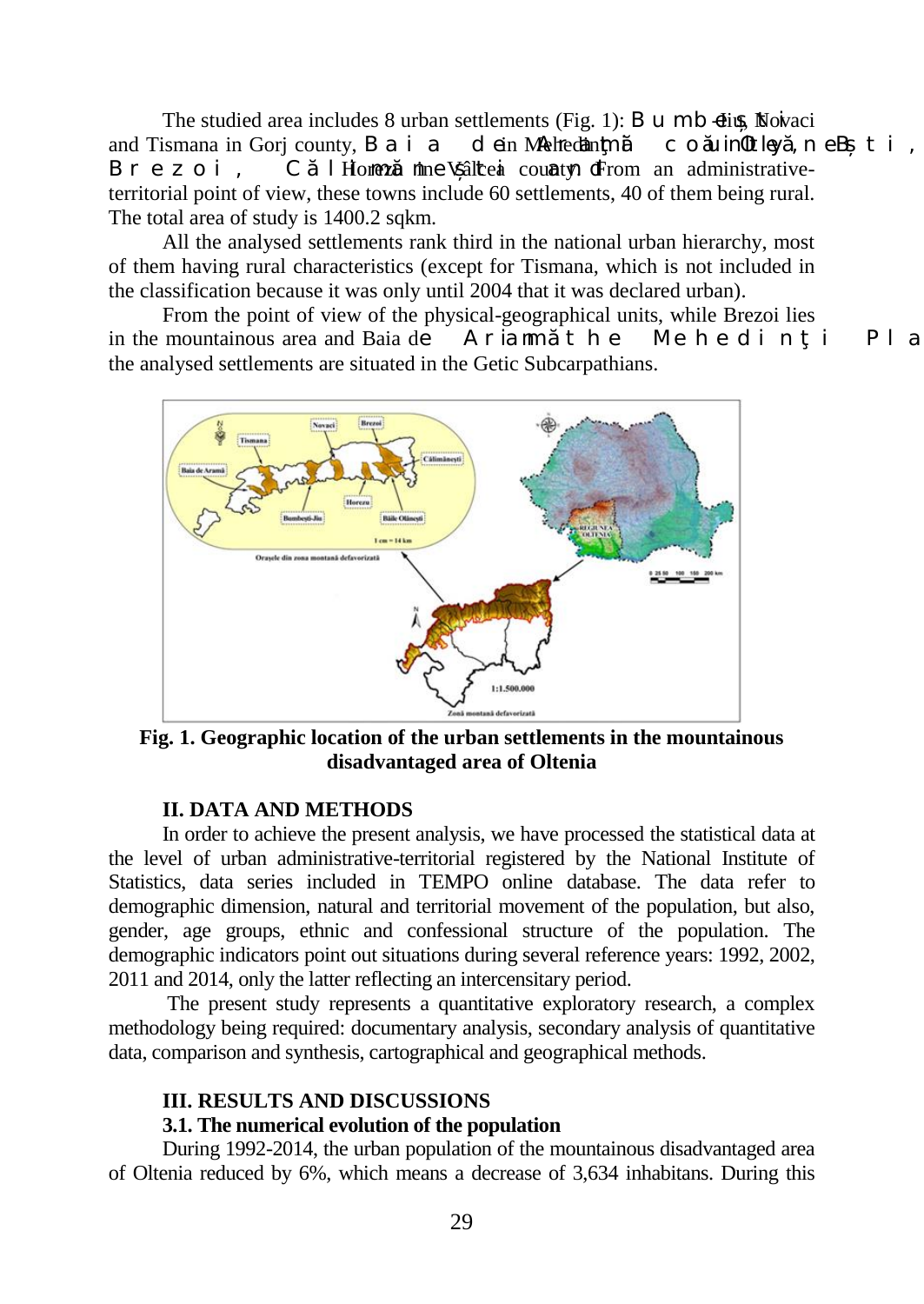period, the most pronounced demographic decline was registered by Tismana (15.2%) and Novaci (10.0%), while Horezu (2.1%) and C  $\dot{I}$  i m (2 $\hat{n}$ %) were less affected; Baia de Aram stands out by  $-5$  its n inh.; -0.1%) (Fig. 2).



**Fig. 2. Numerical evolution of the population during 1992-2014**

Analysing the demographic dynamics on intervals, we could observe a permanent descendant trend until 2011 for all analysed urban settlements, the decline between two consecutive censuses being of 5.4% and respectively, 11%.

The demographic decline is caused by the general transition process Romania entered beginning with 1990 and constant lowering quality of life. Industrial destructuring generated by monospecialization and economic restructuring determined a drastic regression of the natural growth of the population and perpetuation of the demographic decline process.

During the last three years, a positive evolution is observed for all urban settlements (11.6%), the increase being more evident in cases of Brezoi (20.6%), C 1 i m ( $\hbar \vec{e}$ . 1 %), -Jiu  $\bf{B14.6%}$  band less evident for Tismana (2.5%), Baia d e A  $f$ 5. $\mathcal{D}\%$  and Novaci (6.5%).

Following a general regressive trend, the urban settlements can be included into two categories from the point of view of their demographic evolution:

- urban settlements registering conjunctural but cvasistagnant dynamics, as Baia de Aram, ; for example

- urban settlements registering regressive dynamics but with a changing tendency after the last census.

Taking into consideration the demographic dynamics and nowadays demographic dimension of the component settlements, we have identified the following settlement categories (following the model Cocean proposed in 2004),

- 5 settlements that will definitely disappear (less than 50 inh.): Pietrosu (24 inh.), Comanca (25 inh.), Mo $(38$  dinh.), The sa (44 inh.) part of B i l o r Ol n and Corbu (43 inh.), part of Brezoi;

 $-6$  settlements at risk of depopulation (50-100 inh.): Gurguiata (52 inh. $- B$  i 1 e Ol ne ti),  $(66$  inhe-Baiu a Mare V Arr  $a(87$ iinh), a Proieni $(90 \text{ inh.})$ ,  $D r$  g (94 inh.) and Golotreni (99 inh.) – part of Brezoi;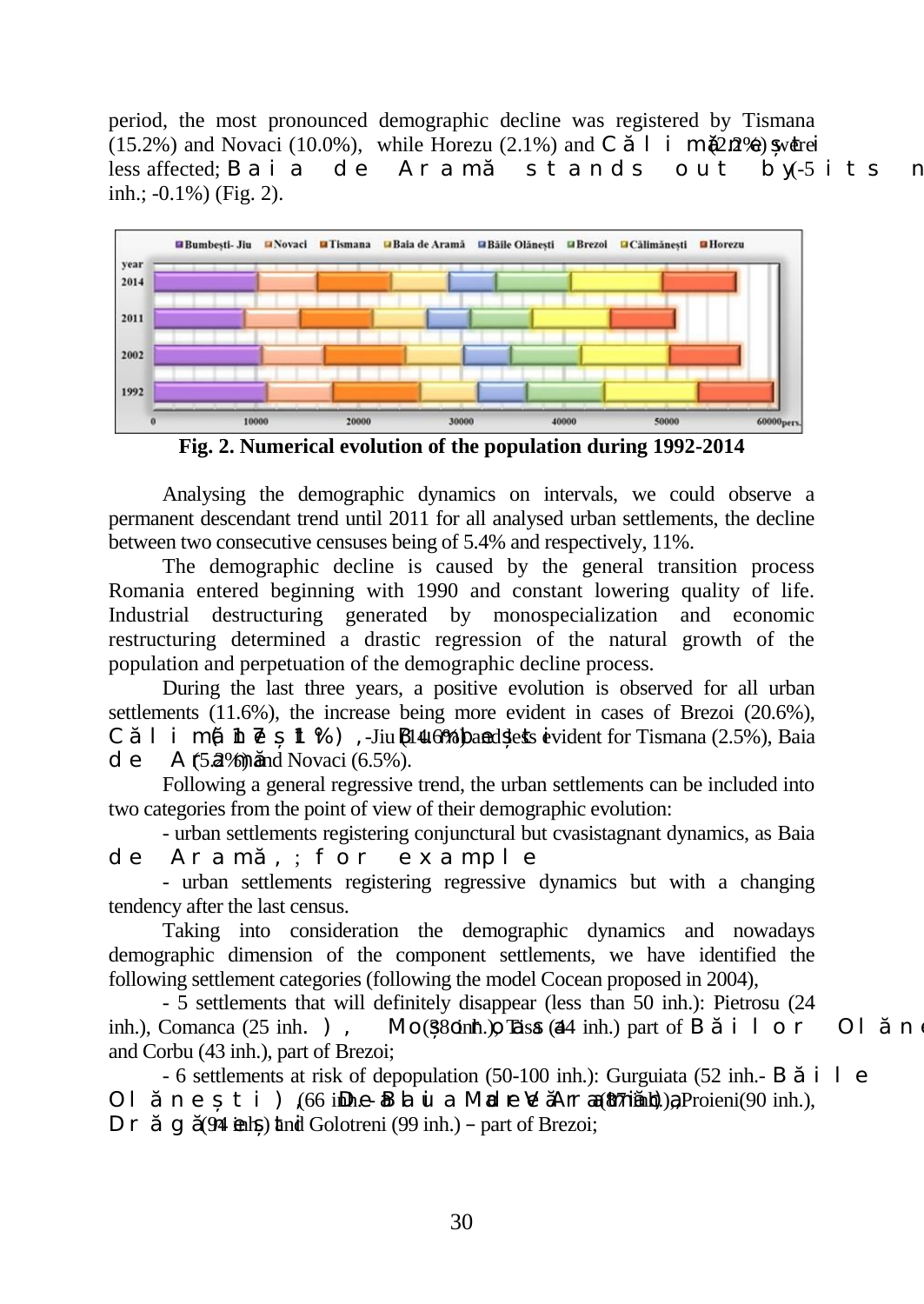- five settlements in a preliminary state of depopulation (100-200 inh.): P i s t r i u (145 inh.) and Bratilovu (147 inh.), part of B a i a d e A r a  $\frac{1}{108}$  inh.) and n s e If  $r i$  (184 loc), part of Horezu, but also P s c (184 inh.), part of Brezoi;

- one settlement in a state of uncertainty  $(200-250 \text{ inh.})$ : C  $(229 \text{ infl.})$ , a t a part of C l i m n e t i :

- 43 viable settlements (over 250 inh.).

According to the demographic dimension of the component settlements, over a third of the population (32.3%) lives in four of the largest settlements (over 3,000 inh.), which represent 6.7% of the overall number of settlements. In addition, 3% of the population is dispersed in 16 very small settlements-having less than 250 inh. (representing 26.7% of the total number of settlements).

#### **3.2. The natural growth of the population**

The population dynamics is in a great measure determined by *birth* frequency. The political-economic changes from the beginning of the 1990s also reflected in the reproductive behaviour of the population. Thus, while in 1992, a total of 746 live births was registered, in 2014 only 470 live births were registered, which means a 37% decrease of birth frequency. This decrease is emphasized by the fact that over 100 live births were registered in each urban settlement only during the first year of our analysis:  $118$  in B u m b  $\text{-}$  Eliu,  $103$  in Horezu,  $100$  in Baia de Aram $\text{Ca}$  and  $\text{Ca}$  and  $\text{Ca}$  m and  $\text{Ca}$ The least live births (454) were recorded in 2011, when the lowest natality during the entire period was registered, as 26 newborn were recorded in B in le e t  $\overline{0}$  l.

In the urban assembly, the birth rate values vary from the minimum of  $5$ . 1in<sup> $\%$ </sup> Bumb  $\overline{di}$  in 2014 and the maximum of 17.8‰ in Baia de Aram $\overline{di}$  n 1992. territorial level, the birth rate was 9.9‰ during the reference years varying from 7.7‰ in Bu-mibieu taind 1a2.d5e‰ Airna mBai From an evolutivit hate was constantly descending, w birth rate was constantly descending, than 8.7‰ in Baia de ArNoavanciis in a mathebr differenti‰ in situation, as birth rate values, although regressive along the period, had a slight increase of 4.4‰ during the last reference year.

The *mortality* presents both temporal and territorial differentiations. Thus, the ascending mortality rate is to be noted first of all  $a \cdot s$  it increased by analysed interval. The average mortalit but inferior to the regional one), havi minimum ionf BSu.-Junkb‰ ti

Within territorial profile, the extremes  $r e g i s t e r e d$  between 1  $2011$  and  $6.2$  ‰  $\mu$  in nl 992. BAn metroductive perspective of this demographical indicator, on the one side h i g h l i g h t s  $\overline{B}$  a i a  $\overline{d}$  diug Ar a n with values inferior to the average one during the entire period and on the other side, Tismana with the highest values. As compared to these, the mortality rate maintained almost constant in Brezoi along the period.

In what concernes the *infant mortality*, its values registered a powerful setback, from 22.7‰ to 6.4‰, aligning the studied area in the national and regional trend. The highest infant mortality rates were registered in B a i a d e5 0.4‰) and n d( C 1 i m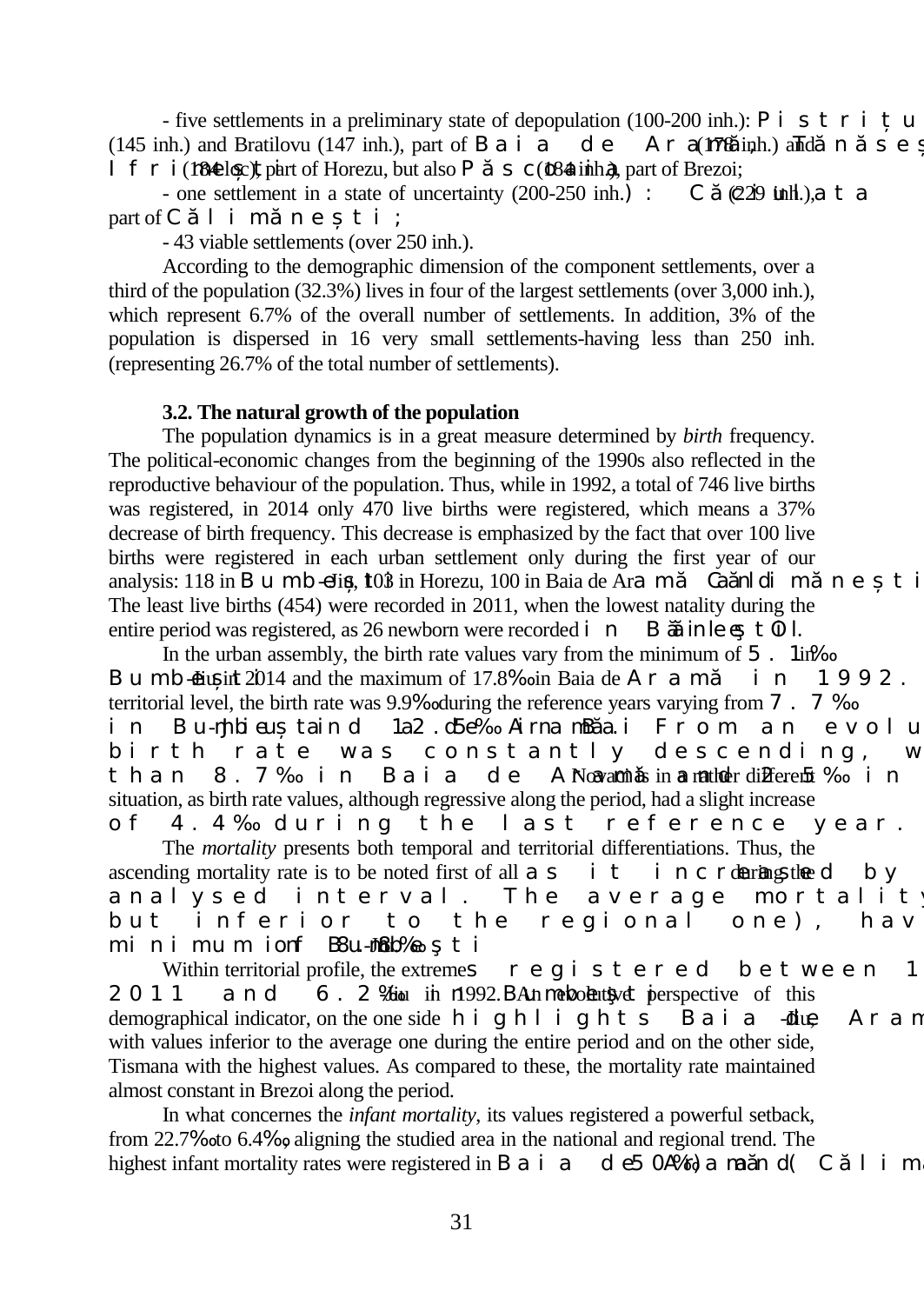(40‱)<sup>1992</sup>, but its values constantly reduced the last reference year.

The natural growth rate dynamics follows the natality and mortality pathway. While in 1992 the natural growth rate was positive (2.2‰), during the following years it becomes negative up to -3.1‰ in 2014.

At the beginning of the analysed interval, most of the urban settlements had a positive natural growth rate (with a maximum of  $7.8\%$  in Baia de Aram Ol ne  $\mathbf{E}$  is  $\mathbf{k}$  ept for Calimana (-2.8 ‰) and Novaci (-4.2 ‰). During the second reference year, the situation becomes even, in the sense that half of the urban settlements have positive natural growth rate, while the other half have negative natural growth rate. In 2011, only Brezoi  $(3.0\%)$  and Baia de Aram  $(\% 0 \times 9)$ had a positive natural growth rate, while the demographic deficit characterizes all urban settlements during the last reference year.

The most difficult situation is in Tismana, where the natural growth rate has been constantly negative during the ana Brezoi, where the negative values appeared during the last reference year (Fig. 3).



**Fig. 3. The natural growth rate**

The demographic decline is also pointed out by the evolution of the vitality index (or Pearl index  $-$  as a ratio between live births and deceased) both at the level of the entire region, but also within territorial profile (Fig. 4). The average value for the entire area is 89.6%, which reflects the tendency of demographic decline because of the lack of simple reproduction (Vasile, 1975 apud Vert, 1995).

While at the beginning of the analysed interval the urban population had an increasing tendency expressed by an index of 121.3%, during the following years the index decreased below 100 and reached 72.3% during the last reference year. At the local level, the evolution shows that 37.5% of the urban settlements exceeded the regions average in 1992, d they Bhakimum Ol (212.1%) and the minimum value by Novaci (70.7%). The geographical distribution of this index at the level of  $2002$  indicated significantly reduced values in Bumbe  $\pm$  Jiu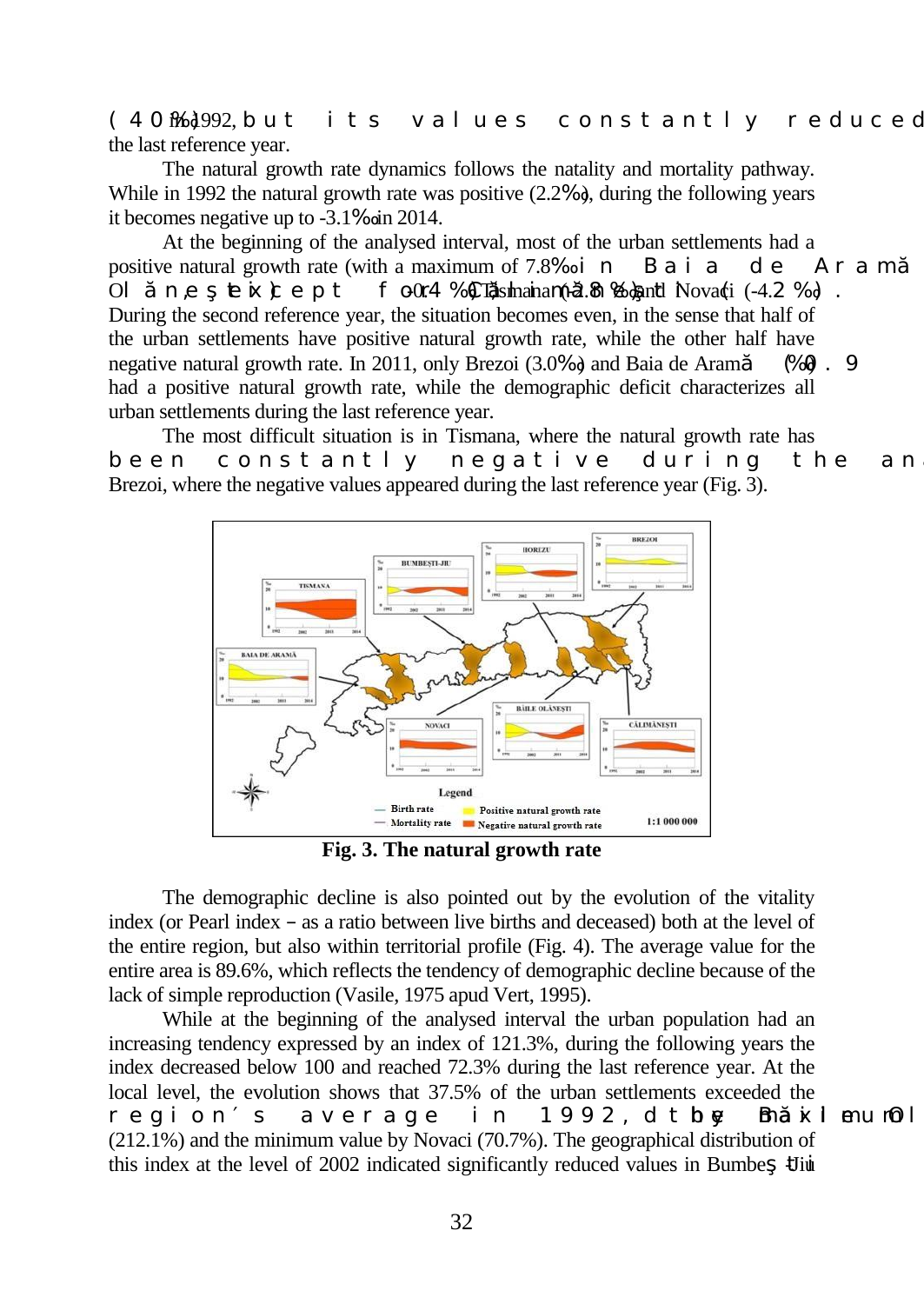$(2.4 \text{ t} \text{ in} \text{e} \text{ s})$  and B ile slight increase in Novaci (3%). In 1 t im 2011, the number of urban settlements in which values exceed 100 reduced to Brezoi  $(131\%)$  and Baia de Aram  $(109.1\%)$  the while minimum value of the interval. During the last reference year, values vary from the maximum of 95.3% in Novaci to the minimum of 45.9% in Tismana.



**Fig. 4. The vitality index (Pearl index)**

### **3.3. The demographic behaviour**

The demographic behaviour is defined as the attitude of a married couple towards breeding, namely towards family dimension (...)(Erdeli et al., 1999), which means it has a significant role in the numerical evolution of the population.

The demographic behaviour of the population usually represents characteristic that is measured and structured historically because of gradual or synchronous action of several specific factors within the local community. Having a similar structure in any given geographical and social-historical context, the demographic behaviour is estimated according to the receptivity to exterior influences or basic behaviour.

In order to assess the demographic behaviour, some synthetic indicators are considered, such as the demographic potential and the instability index  $(I \text{ a } n \text{ o } ,$  Guran, 1995, B r a g h i n, 2007) $0$ , Z a m f i r,

The *demographic potential* represents the feminine population contingent that detaches through direct influence over demographic behaviour (Table no.1). It is expressed as the ratio between the feminine population aged 15-49 and the total feminine population, as in the following formula:

$$
I_{pd} = \frac{P_{f(15-49)}}{P_{ft}} \times 100
$$
 (Zamfir, 2007)

Comparing this indicator s values at interval, we could conclude:

- the index increased from 48.1 % in 1992 to 50.1% in 2014;

- while in 1992 three of the analysed urban settlements registered a demographic potential higher than 50%, in 2014 there were four urban settlements in this situation;

- the lowest values registered in Tismana  $(43.5\% - 46.4\%)$  and B i l e i Ol n e (45.9%);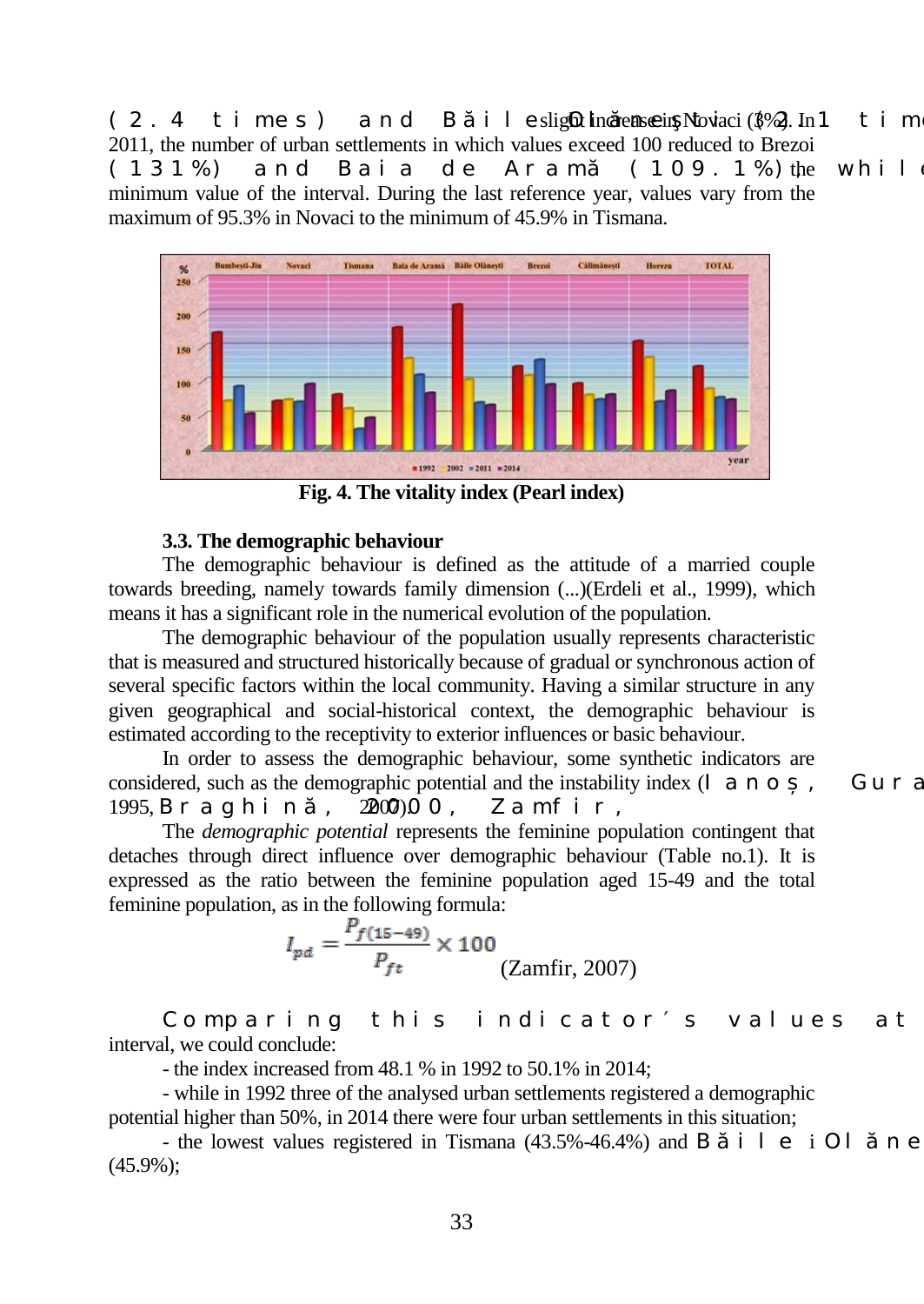- Tismana occupied the last position during the entire interval, but there was a slight increase of the index from 43.5% to 46.4%;

- Bumb  $\overline{4}$ iu and Brezoi registered values higher than 50% during the two reference years;

- as compared to the initial situation, in 2014 there was also an augmentation in Bumbetiu (by  $3.7\%$ ), Tismana (by  $6.9\%$ ), Baia (by  $12.6\%$ ), Asrezoi (fby 3.2 %), C  $\overline{a}$  (by  $\frac{5n}{2}$ %) and B $\overline{a}$  ii 1 e  $\overline{a}$  Ol $\overline{a}$  7.2%) e but talso a decrease in Horezu (by 5%).

| Urban                                  |            | 1992        |       | 2014       |          |            |  |
|----------------------------------------|------------|-------------|-------|------------|----------|------------|--|
| settlement                             | <b>Pft</b> | $Pf(15-49)$ | Ipd   | <b>Pft</b> | $Pf(15-$ | <b>Ipd</b> |  |
|                                        |            |             |       |            | 49)      |            |  |
| Bumbeliu                               | 5032       | 2607        | 51.8  | 5229       | 2810     | 53.7       |  |
| Novaci                                 | 3476       | 1635        | 47.03 | 2932       | 1383     | 47.2       |  |
| Tismana                                | 4316       | 1879        | 43.5  | 3644       | 1692     | 46.4       |  |
| Baia de                                | 2892       | 1342        | 46.4  | 2785       | 1460     | 52.4       |  |
| Ar a m                                 |            |             |       |            |          |            |  |
| B<br>$i \; 1 \; e$                     | 2519       | 1157        | 45.9  | 2327       | 1146     | 49.2       |  |
| <b>Brezoi</b>                          | 3569       | 1804        | 50.5  | 3660       | 1907     | 52.1       |  |
| $\mathcal{C}_{\mathcal{C}}$<br>j.<br>m | 4612       | 2213        | 48.0  | 4621       | 2333     | 50.5       |  |
| Horezu                                 | 3910       | 1957        | 50.1  | 3737       | 1778     | 47.6       |  |
| <b>TOTAL</b>                           | 30326      | 14594       | 48.1  | 28935      | 14509    | 50.1       |  |

**Table no. 1. The demographic potential in 1992 and 2014**

(Source: [www.insse.ro;](http://www.insse.ro/) processing data)

Couple stability can be quantified by the ratio between the number of separations and the number of marriages (...) through the *instability index* (...) that can disclose a certain state in the demographic growth  $(I \text{ a } n \text{ o } ,$  Guran, 1995).

As compared to 1992, we could state an important intensification of marriage instability. Thus, while familial stability was much higher at the beginning of the analysed interval, the instability index having values below 10% in 75% of the urban settlements, the average increased by 2.8 times over a decade (Fig. 5).



**Fig. 5. The instability index**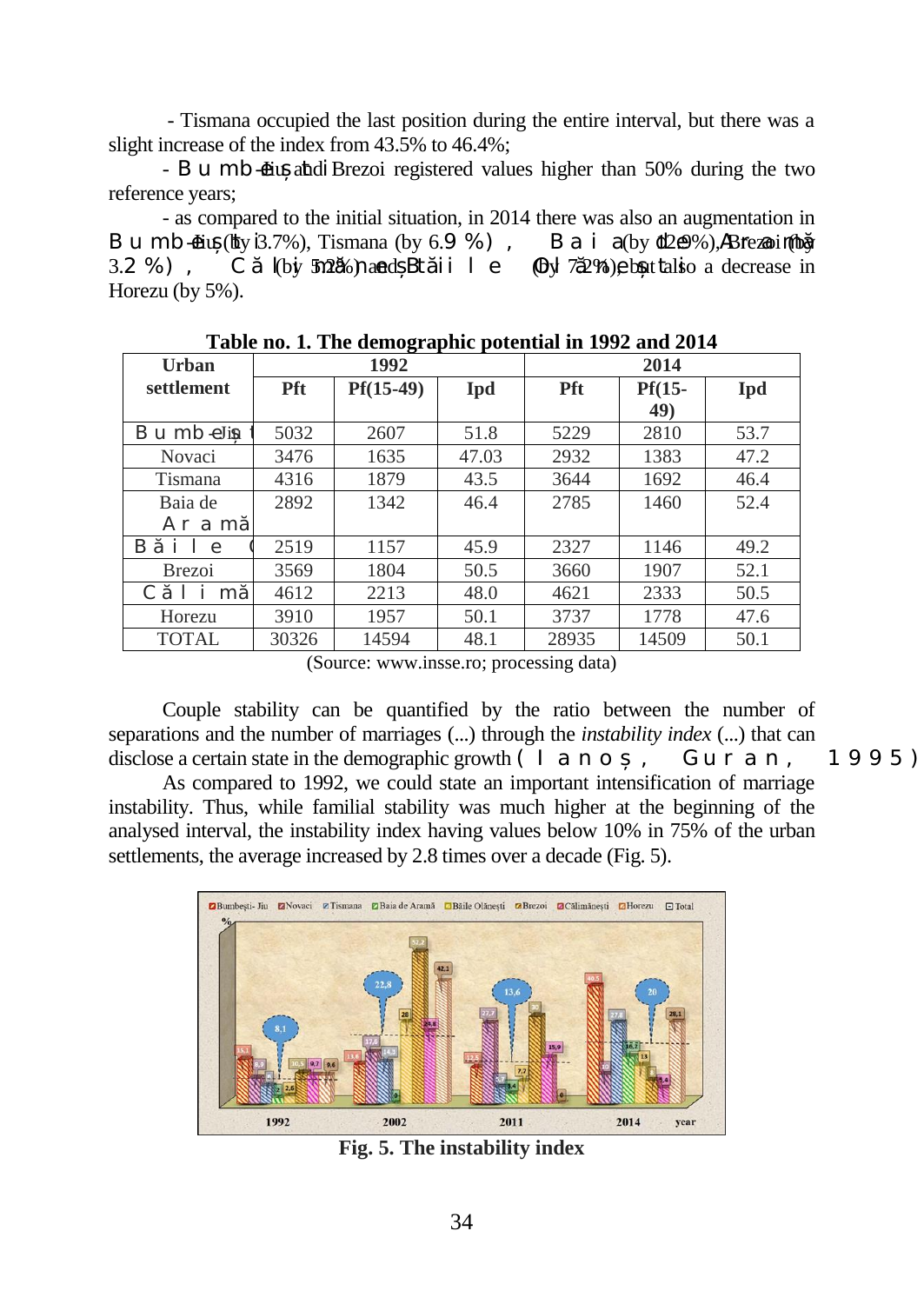It is to be noted that the highest values of the ratio between marriages and separations was registered in 2002. A certain spatial concentration of the instability phenomenon is observed in Brezoi (52.2%), Horezu (42.1), B i 1 e ti  $(28.0\%)$  hand C limă (2418%), as compared to Baia de Aram maximum. During the following census, a slight decrease (by 1.8 times) of the instability index is noted both at the general level, but also within territorial profile, except for Novaci and Baia de Aramm. Th  $H \circ r$  e z u, B a i a d e B Air la em ti,  $\Omega$  as opposed to the ones in Brezoli (30.0%) and Novaci (27.7%). The last reference year highlights an intensification process of family instability pointed out by an average of 20% and a considerable difference between the minimum of  $5.4\%$ Bumb-diu. t i

### **3.4. The territorial mobility of the population**

The number of the persons in a process of *migration* (*arrivals or departures by residence*) decreased from 2,510 persons in 1992 to 1,073 persons in 2014, which means a diminishing of 57.3%. At the beginning of the analysed interval, the largest amount of migrants was registered in Brezoi (667 per s-Jiu) (499 p**ers.**), m b e t C 1 i m nHorezu  $(3,004)$  pers. each). During the last reference year, Bumber t i Jiu occupied first position (230 pers.), followed by B a i a d  $\epsilon$ (204  $\phi$ ers.), Novaci and C  $\dot{1}$  i m(more than 120 pers. each).

During the analysed interval, the total migration rate reduced more drastically in Brezoi (by 85.5 %), C  $(61.36)$ , Horezu (54.6%) and Bumbersti (53.**B**%), mberti the lowest values being registered in Tismana (27.1%) and B a i a d  $\epsilon$ 28.3%). a m

The *migratory balance* was positive only in 1992 (when 442 arrivals were registered), a year in which Tis Banain lae, **ADH**ordy ne ez ut, i had a negative migratory balance. During the following year, its values maintain positive -Jiu nand BRauimabed et while rima 2001 1 only Baia de Ara registers new arrivals. During the last year, the negative migratory balance has generalized, the most significant demograliphic  $l$ and C  $1$  i m(Fig. 6). t i

Between 1992- 2014, the *total migration rate* (residence included) decreased from 41.6‰ to 18.9‰,which shows that the urban p decreased by 2.2. At the level of administrative-territorial units, this rate greatly varied (with a 73.2‰ difference) from 88.4‰ in Brezoi to 15.2‰ in Tismana. The values  $r e g i s t e r e d i n$  -Hinowere close to the megional Bauerangle, the extremes being registere Bain**a BeAs tempared to the average of** and 2014, the extremes are registered in Bu-mube $(22.5 \text{ t\%})$  respectively. Baia de A r a  $(2.0 %)$ . Given the context of a less intensified migratory flow, we could note the values in Novaci and Horezu (about 20‰), the other urban settlements registering values below 15‰.

The analysis of statistical data referring to permanent migration (including international migration) during the four reference years leads to the following conclusions: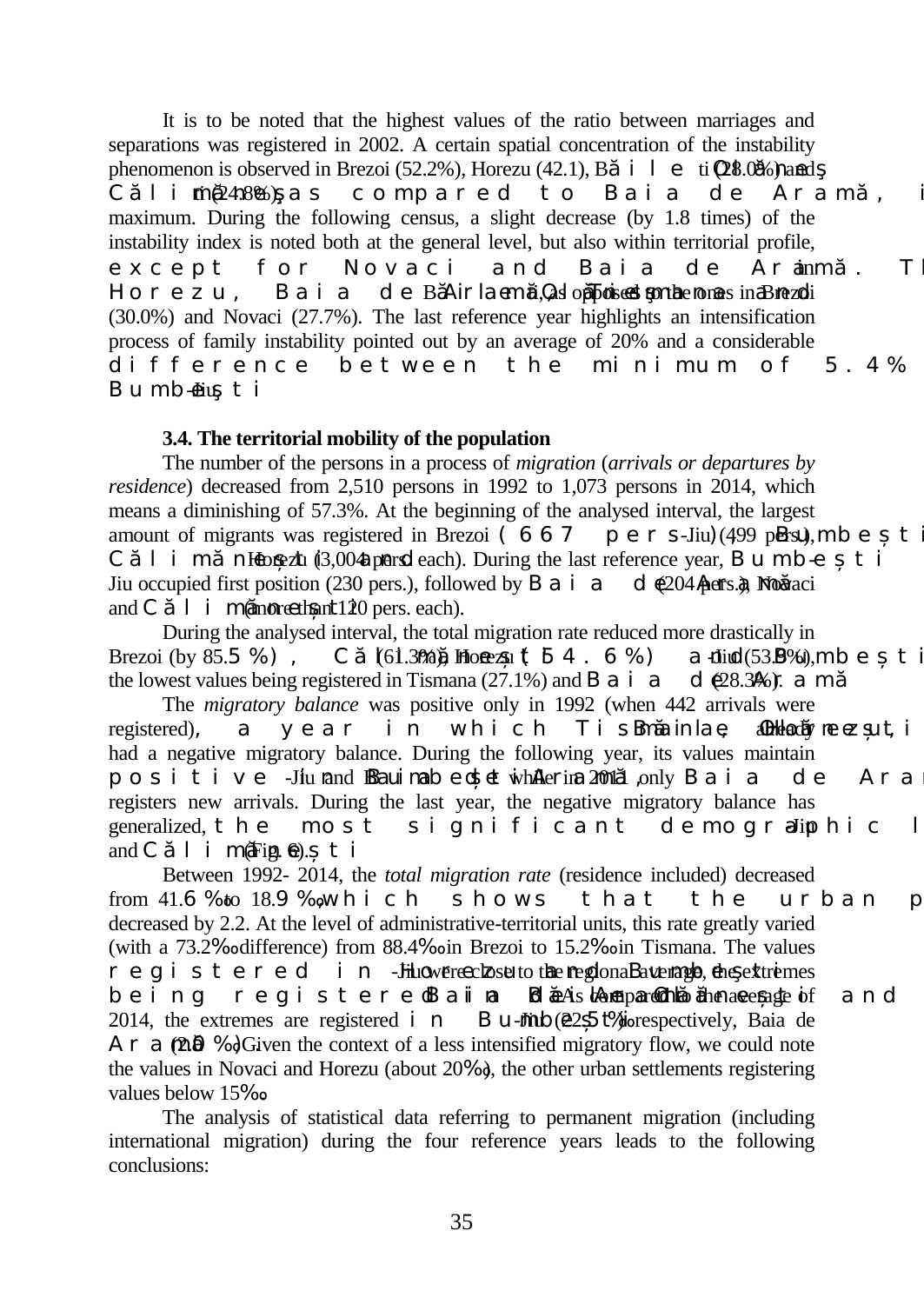- a positive migratory balance at a regional level only in 1992;

- increasing negative values towards the end of the analysed interval;

- Bumbes - Bumbeți - Jiu detaches by the highest values of the negative migratory balance;

- Ba i a depossesses positive values at the beginning and the end of the analysed interval, but negative ones in-between;

- Novaci possesses an oscillating migratory balance, registering important demographic loss during the first decade, a slight rectification in 2011 and null during the last referene year;

- B i l e Ol n e Tismana polytess ra enegative maigratory balance almost the entire interval.



**Fig. 6. The migratory balance**

In what concerns the permanent migration rate, we could observe an augmentation 36.4‰ to  $46$ % to  $46$ % to 36% to 26.4% to 36% to 36% to 36% to 36% to 36% to 36% to 36% to 36% to 36% to 36% to 36% to 36% to 36% to 36% to 36% to 36% to 36% to 36% to 36% to 36% to 36% to 36% to 36% to 36% year, the intensity of the migrational process slightly varied at the level of the urban settlements, reflected by the maximum value of 35.5‰ in Brezoi and the minimum value of 18.2‰ in B i l e Oluting the elast reference  $\mathbf{R}$ ar, the migrational process greatly varied as the values of migratory rates reached the maximum of 74.3‰ in Baia de Aram  $1a\%$ in Brezoi. N'alues na imitaritor the regional f 27. one were registered in Tismana, Jiu, How he iz lue a Gh dl i Brum Novaci are the extremes.

#### **3.5. The gender and age structure of the population**

The gender structure of the population is influenced by the higher values of live births and supra-mortality within the male population, by the risks in case of social events depending on gender differences and last but not least, by the industrialization process and migration intensity. Knowing gender disproportions has social and economic importance especially due to their implications in terms of demographic, economic and social effects  $(Br a g h i n$ , 2000).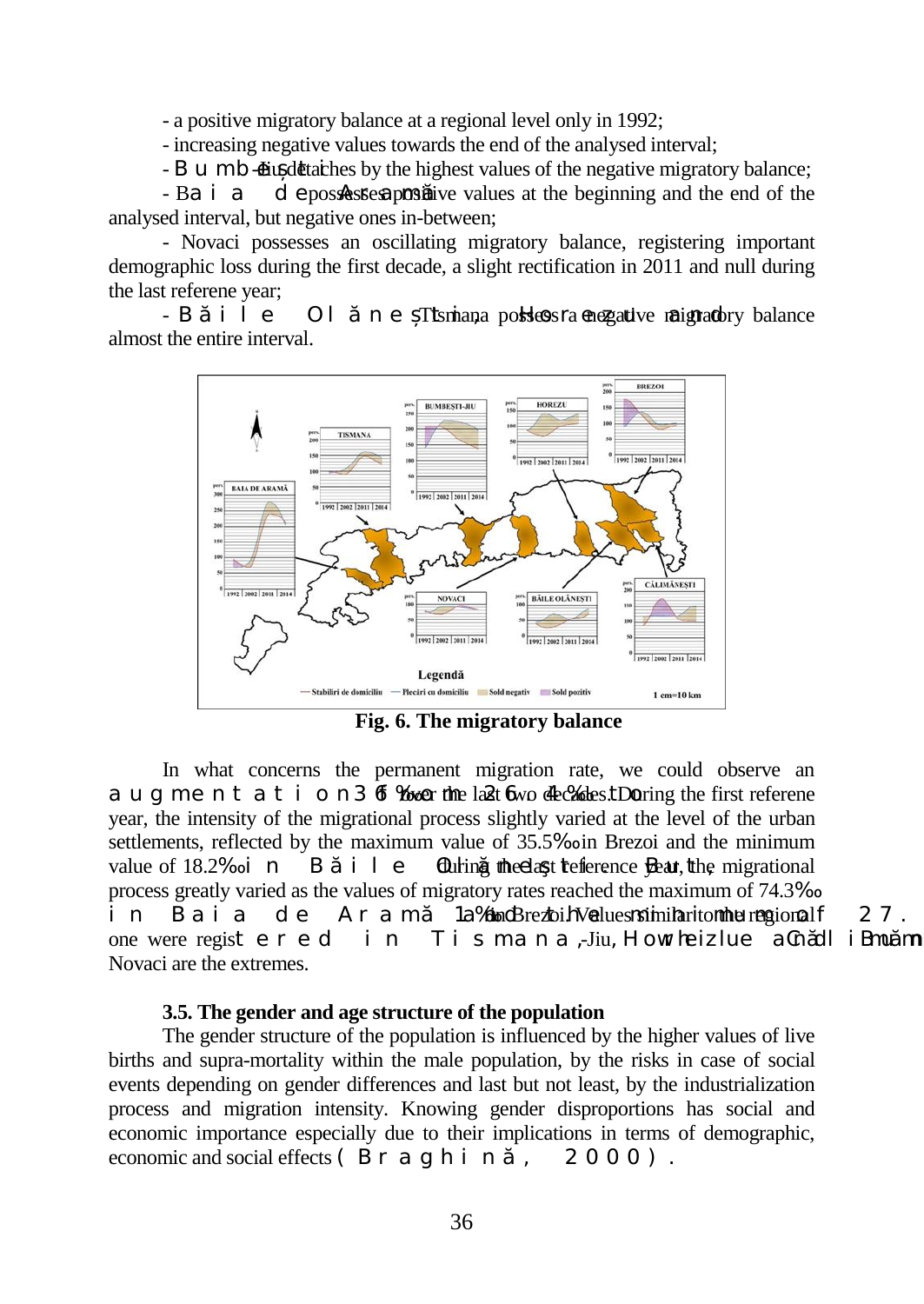We have considered three indicators in order to analyse gender structure of the population: female population share, feminity ratio and female population overstock (Table no. 2). During the two analysed reference years, women were more numerous than men, holding 51.9%, respectively 51.0% of the total population. Except for Baia  $d e$  Ar a **h**orezu in  $\frac{d^2 u}{dx^2}$ , the female population was predominant in all urban settlements, with shares comprised-betwe Jiu. The importance of the female population is highlighted by the percent women hold in Brezoi (54.3%) and Climaneti (53.1%) In the following period, there is a certain balancing tendency of gender structure

especially reflected during the last reference year:

- a single urban settlement in which the male population remains predominant: Baia de with 50.5%; m

- significant decrease of the female population share in the urban settlements previously mainly fe- $\overline{J}$  in Brezbi and by 1.3% % in in Climneti;

- female population increase in Horezu from 49.1% to 52.4%.

Gender structure of the population is also characterized by an indirect indicator, calculated as a relative measure of coordination, known as the *feminity ratio*, according to the formula:

 $Rf = F$  M  $x 1 0 0$ , (Vert, 1995)

Calculated for 1992 and 2014, values of this ratio highlight several issues:

- at regional level, in the two analysed years, the ratio was supraunitary, meaning that a total of 110, respectively 104 female persons are assigned to 100 male persons;

- Baia de Aram presents the only subus - given the general context of femininity ratio decrease (by 6.1%), there were some oscillations; thus, several urban settlements had ascending dynamics: Novaci  $(+0.7%)$ , Baia  $(+d.1%)$  and Horezu  $(+13,7%)$ ; the descending trend was more pronounced in what concerns the number of administrative units, but also in its proporti o $\text{div}(24.8\text{%)}$  and Brezoi (-17,4%), followed by C l i m (-neti 6%), Tismana (-4,9%) and B i l e  $(\mathbb{C}\mathbb{D}\mathbb{P})$ ; n e t i

- regarding the territorial-administrative units, there is a big discrepancy (32.8%) in  $1992$  between the hig-Liueand the lowerst of  $199.5\%$  of 12 in Horezu; in 2014, the difference is significantly reduced (12.3%) between the maximum of 110.2% in Horezu and the mini

In studying the population structure by gender, Trebici (1979) proposed an auxiliary index called the *female/male population excedent*, expressed as a ratio between the numerical difference between sexes and the total population. Analysing it in 1992 and 2014 indicates on the one side, the decrease of its values by 2.7% during the studied period; then, Bumbeliui ainlote BOlneti maintain positions: in  $199-2$  iu Bumbestered 6.3%, while B in  $2014$ , the differencJeiul otwoer $2s$ .  $3f$ % roim  $5B$ .  $2\frac{9}{3}$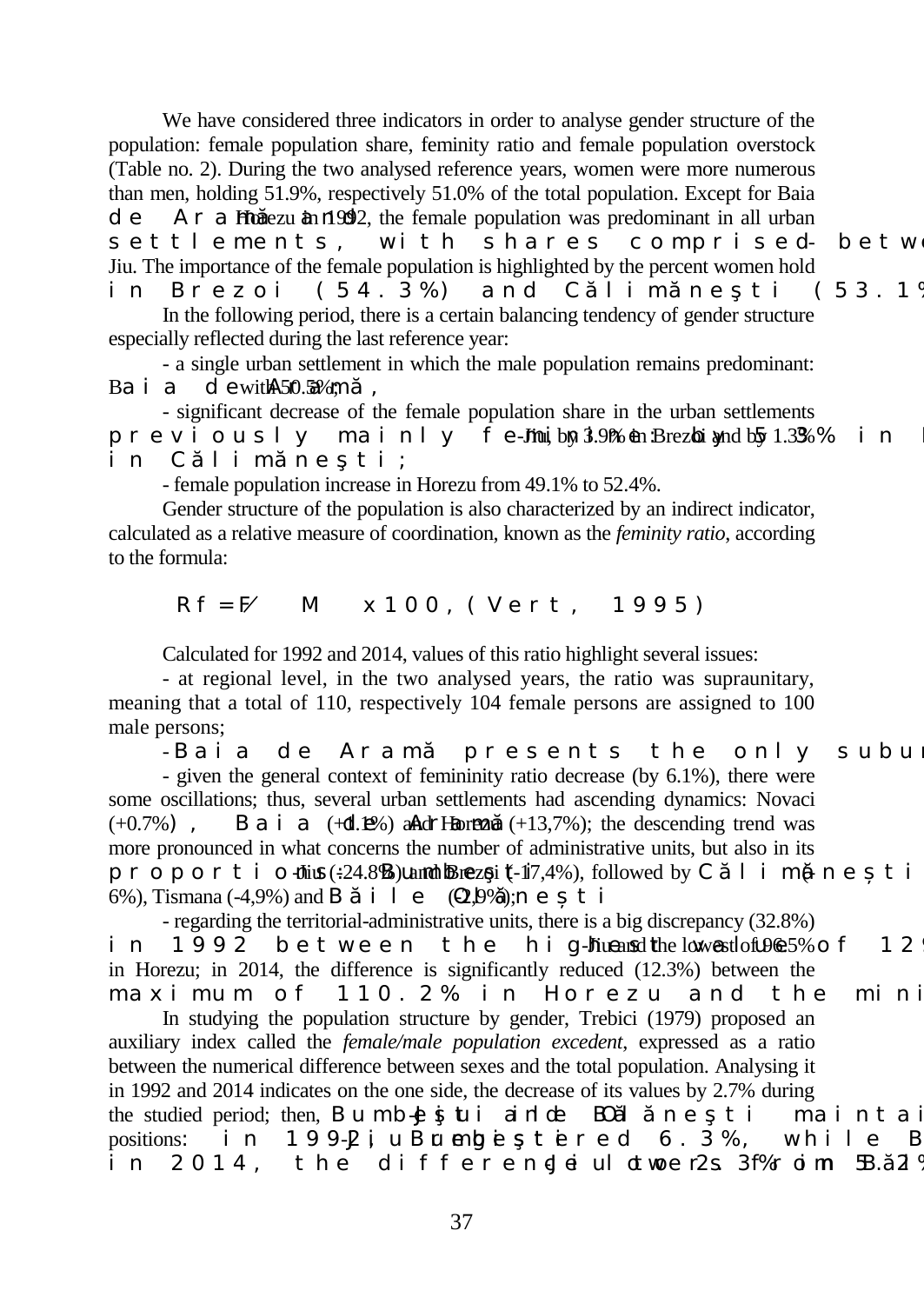| Administrative<br>Unit                              | Female pop.<br>share<br>$\frac{6}{6}$ |                | <b>Feminity ratio</b><br>$($ %) |                | Female pop.<br>excedent<br>$(\%)$ |      |
|-----------------------------------------------------|---------------------------------------|----------------|---------------------------------|----------------|-----------------------------------|------|
|                                                     | 1992                                  | 2014           | 1992                            | 2014           | 1992                              | 2014 |
| Bumbeliuti                                          | 56.4                                  | 51.1           | 129.3                           | 104.5          | 6.3                               | 5.2  |
| Novaci                                              | 50.4                                  | 50.7           | 101.5                           | 102.8          | 3.2                               | 2.9  |
| Tismana                                             | 51.7                                  | 50.5           | 107.1                           | 102.2          | 4.4                               | 3.6  |
| B a i<br>d<br>Ar<br>a<br>e<br>a                     | 49.2                                  | 49.5           | 96.8                            | 97.9           | 2.8                               | 2.8  |
| B<br>i 1<br>O 1<br>e<br>n e                         | 51.4                                  | 50.7           | 105.7                           | 102.8          | 2.5                               | 2.3  |
| <b>Brezoi</b>                                       | 54.3                                  | 50.4           | 119.0                           | 101.6          | 4.1                               | 3.7  |
| $\mathbf{i}$<br>i<br>$\mathcal{C}$<br>t<br>m<br>n e | 53.1                                  | 51.8           | 113.3                           | 107.3          | 5.3                               | 4.6  |
| Horezu                                              | 49.1                                  | 52.4           | 96.5                            | 110.2          | 3.6                               | 3.7  |
| <b>TOTAL</b>                                        | 59.9                                  | 51.0           | 110.1                           | 104.0          | 31.6                              | 28.9 |
| $\sqrt{2}$                                          |                                       | $\blacksquare$ |                                 | $\blacksquare$ |                                   |      |

**Table no. 2. The gender structure of the population in 1992 and 2014**

(Source: [www.insse.ro;](http://www.insse.ro/) processing data)

The *age structure of the population* reveals important changes (Table no. 3). Thus, while in 1992, the young age group of the population numbered 13,800 persons, representing  $22.8\%$  of the region<sup>s</sup> total population to 13.4%, meaning 7.609 persons. In the same time, the elderly population s percent increased from 10.3% (6,201 persons) to 14.9% (8,472 persons), revealing the installation of the demographic ageing process.

Regarding the genres, decreases are more evident in young male population, whose share was reduced from 24.3% to 13.6%, while the percentage of young women fell from 21.5% to 13.2%. In the elderly group, the share of women increased from 12.1% to 18.5%, males from 8.3% to 11.2%. All in all, we concluded that the proportion of young people drop (9.4 percentage points) is more intense than increasing proportion of elderly people (4.6 percentage points), which highlights a demographic ageing process intensified by young population migration.

At the beginning of the studied period, the young population surpassed 20% in all urban settlements, the highest value of 27.0% being registered in Baia de Aram, followed by Horezu ( $2\sqrt{a}$  fism $\sinh(\pi/20.5\%)$ nd at and Novaci (21.1%). During the last reference year, the young population in Baia de Aram remains most numerous (15.8%) Horezu ( $14.5\%$ ); the lowest-Jius ( $\text{h}1a4\%$ ) eausd were Tismana (12.3%).

The configuration of the elderly people percentage held in 1992 shows large discrepancies (6.7 percentage points) at the local level; it registered a minimum of 7. 2 % i n -Jin and a bumber -Jin and a maximum of 13.9% in Tismana, while below average stood Brezo i, Horezu and According ito astatistics, the demographic ageing process was already in progress  $i$  n Bumberg - Bumberg - Baia de Ara, m C  $1$  i m n eB ti $\Omega$ , en ewhtiil, e **Tismana** the process n was delineated and presented an upward trend. In two decades time proportion of elderly-Jiui (1sl.6%) and the lmaximum gister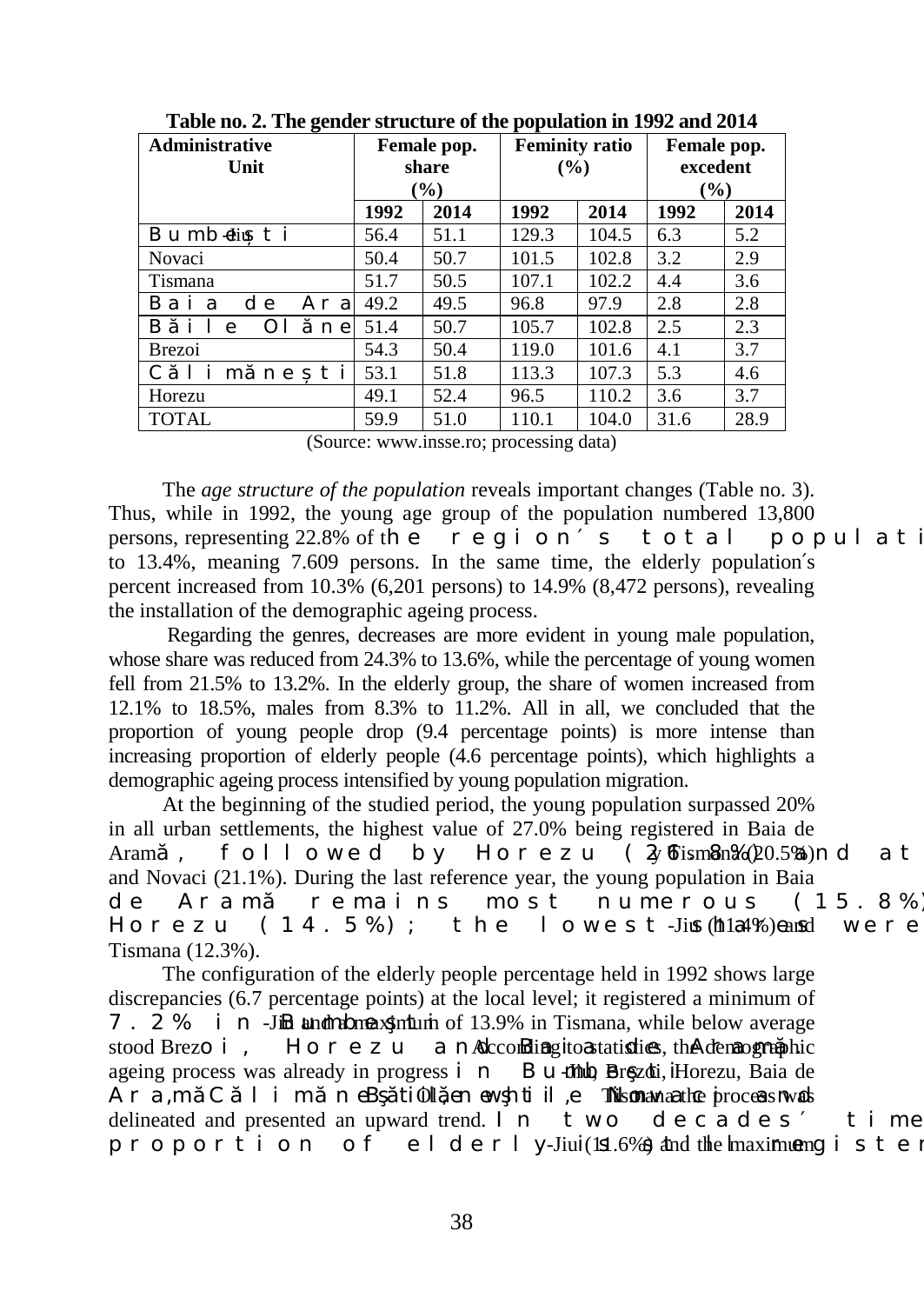in Novaci (19.5%). Bile Ol ne ti and demographic ageing, as evidenced by the shares owned by the elderly (17.2%).

| $\frac{1}{2}$ and $\frac{1}{2}$ and $\frac{1}{2}$ and $\frac{1}{2}$ and $\frac{1}{2}$ and $\frac{1}{2}$ and $\frac{1}{2}$ and $\frac{1}{2}$ |               |                  |               |               |                       |               |  |
|---------------------------------------------------------------------------------------------------------------------------------------------|---------------|------------------|---------------|---------------|-----------------------|---------------|--|
| Urban settlement                                                                                                                            |               | Young population | <b>Adults</b> |               | <b>Elderly people</b> |               |  |
|                                                                                                                                             | 1992          | 2014             | 1992          | 2014          | 1992                  | 2014          |  |
|                                                                                                                                             | $\frac{6}{9}$ | $\%$             | $\%$          | $\frac{6}{9}$ | $\frac{6}{9}$         | $\frac{6}{9}$ |  |
| DwodgJiuvk                                                                                                                                  | 21.6          | 11.4             | 71.2          | 77.0          | 7.2                   | 11.6          |  |
| <b>Novaci</b>                                                                                                                               | 21.1          | 12.7             | 65.1          | 67.8          | 13.8                  | 19.5          |  |
| <b>Tismana</b>                                                                                                                              | 20.5          | 12.3             | 65.6          | 70.5          | 13.9                  | 17.2          |  |
| $Dc k c$ "f g<br>.,                                                                                                                         | 27.0          | 15.8             | 63.2          | 71.0          | 9.8                   | 13.2          |  |
| "<br>D<br>$k \, n \, g$<br>On                                                                                                               | 22.0          | 12.7             | 65.3          | 70.1          | 12.7                  | 17.2          |  |
| <b>Brezoi</b>                                                                                                                               | 23.1          | 15.7             | 69.6          | 71.4          | 7.3                   | 12.9          |  |
| Е<br>n k o<br>p                                                                                                                             | 22.3          | 13.3             | 67.4          | 71.7          | 10.3                  | 15.0          |  |
| <b>Horezu</b>                                                                                                                               | 26.8          | 14.5             | 63.7          | 70.1          | 9.5                   | 15.4          |  |
| <b>TOTAL</b>                                                                                                                                | 22.8          | 13.4             | 66.9          | 71.7          | 10.3                  | 14.9          |  |

**Table no. 3. Age groups structure in 1992 and 2014**

(Source: [www.insse.ro;](http://www.insse.ro/) processing data)

The *demographic ageing index*, defined as ratio between the elderly and young people, better reflects the structure of the population by age groups, also constituting an element of forecasting the demographic development potential of urban settlements. The evolution of this index during the last two decades and its spatial configuration reveal that its values have increased two and a half times because of low birth rate and migration.

At the beginning of the transition period (Table no. 4), Brezoi, Horezu and Bumbe that a flavourable demographic context since their demographic ageing index was below 35%, showing a significant vitality. The population of Baia de Aram  $\alpha$  n d  $\beta$  l i matill nyong stince the value of the ratio between elderly and young people was below 50%. The population in B i  $\theta$  le  $\dot{\mathbf{n}}$  e t Novaci and Tismana presented a slight tendency of incipient ageing as their index value was below 68%.

**Table no. 4. Indicators of age structure of the population in 1992 and 2014**

| Urban<br>settlement                    | Demographic<br>ageing index $(\% )$ |       | Demographic<br>dependency index<br>$*V +$ |       | <b>Labor</b> force<br>replacement index<br>(%) |      |
|----------------------------------------|-------------------------------------|-------|-------------------------------------------|-------|------------------------------------------------|------|
|                                        | 1992                                | 2014  | 1992                                      | 2014  | 1992                                           | 2014 |
| Bu mb eJiu t<br>$\mathbf{1}$           | 33.2                                | 102.2 | 404.7                                     | 299.1 | 91.1                                           | 44.3 |
| Novaci                                 | 65.2                                | 154.1 | 536.1                                     | 474.1 | 97.3                                           | 56.0 |
| Tismana                                | 68.0                                | 140.1 | 523.3                                     | 419.3 | 93.5                                           | 52.4 |
| d<br>B a i<br>a<br>e                   | 36.5                                | 53.3  | 582.0                                     | 407.6 | 127.9                                          | 66.5 |
| B<br>i 1<br>$\Omega$ 1<br>$\mathbf{e}$ | 57.7                                | 136.1 | 529.6                                     | 426.4 | 100.8                                          | 54.1 |
| <b>Brezoi</b>                          | 31.5                                | 82.7  | 436.7                                     | 400.7 | 99.7                                           | 65.8 |
| iem tni                                | 46.0                                | 112.5 | 483.0                                     | 394.7 | 99.3                                           | 55.7 |
| Horezu                                 | 34.5                                | 106.5 | 571.1                                     | 425.8 | 126.5                                          | 61.8 |
| <b>TOTAL</b>                           | 44.9                                | 111.3 | 495.1                                     | 395.3 | 102.5                                          | 56.1 |

(Source: [www.insse.ro;](http://www.insse.ro/) processing data)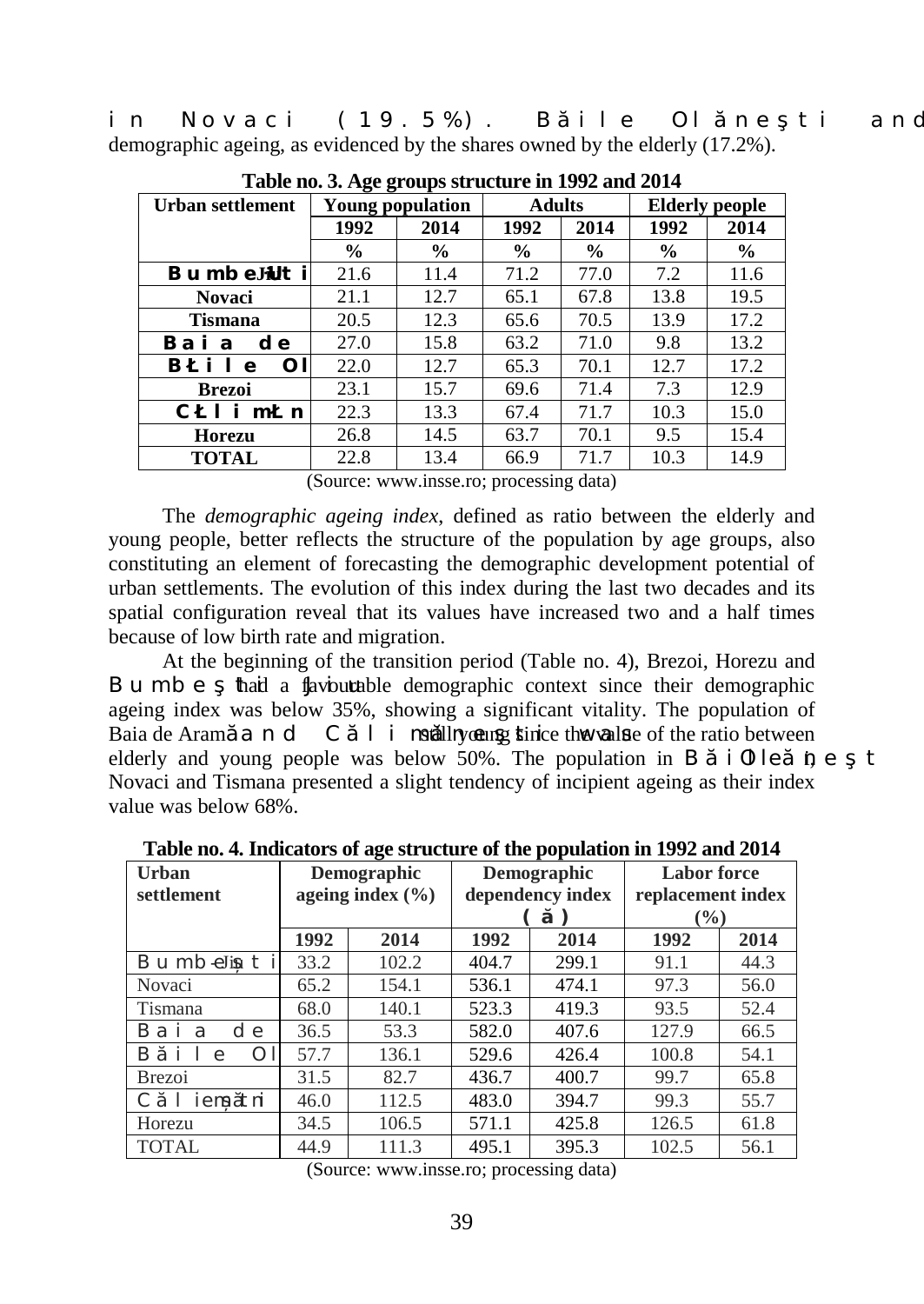Two decades later, there is a dramatic change of this rate, with increases ranging from a minimum of 1.5 times and a maximum of 3.1 times. Increases more than 2.4 times were reported in Horezu, B  $\dot{a}$  1 e Ol mass dt iC, 1 Novam and calimãnes short, except for Baia de Aram and Brezother whos urban settlements the process of demographic ageing is very pronounced.

The demographic ageing is a process that disturbs the balance in the structure of age groups and correlates with other demographical-economic phenomena, including the demographic dependency ratio and the labor potential (Dumitrescu, 2008).

Calculated as the ratio between the total number of children (under 14 years), elderly persons (over 60 years) and the total adult population of working age (Erdeli& Dumitrache, 2009), the *demographic dependency index* (Table no. 4) is of great importance when assessing the demographical-economic potential. The values of this index are the higher as the share of young and elderly segment of the population is higher.

Thus, during the first reporting year, the average value of this index was 495‰, which means that 495 young and el adult persons. The biggest values of the demographic dependency ratio were registered at Baia de Aramci (5832‰‰), aHnod  $l$  owest i-MiBumb $\theta$  5 ‰) and Brezoi (437‰). share young and elderly people hold in the total population, over 35% and less than 30% respectively.

In the other reference year, the number of dependant adults decreases by 100, the average depennihed top mot the hierarchy lies being Novaci (474‰), followed by Bile Ol $n$ e last is-JiBuu m $\mathfrak{b}$  299 i ‰). Similar to the pr dependant age groups stands over 1/3 within urban settlements at the top of the hierarchy, respectively the percentage of 23% held by young and elderly persons as it is the  $e$   $\lim s$  e of Bumbeti

Analyzing the values of this index in 2014 as compared to 1992, we could observe that demographic dependency decreased on average by 20.2%. Registered in all analysed urban settlements, the decrease was more pronounced in Baia de Aramă (29.9%), Bumbesti-Jiu (26.2%) and Horezu (25.4%). Smaller scale regressions occurred in Brezoi (8.2%) and Novaci (11.6%).

The *workforce replacement index* represented by people under 15 reported in 1/3 of the population between 15-59 years (Erdeli&Dumitrache, 2001) has economic and social importance. The smaller (than 100%) the value of this index is, the more numerous potential labor resources will be.

While the overall value of this index in the period under review was reduced by over 45% (Table no. 4), decreases within territorial level varied between a minimum of 34% in Brezoi and a maximum of  $51.4%$  iJin. Unlike mb et during the first analysed year, when only Bumbesti-Jiu, Tismana, Novaci, Brezoi,  $C$  l i m n e t ied good deplacement slabon potential, during the last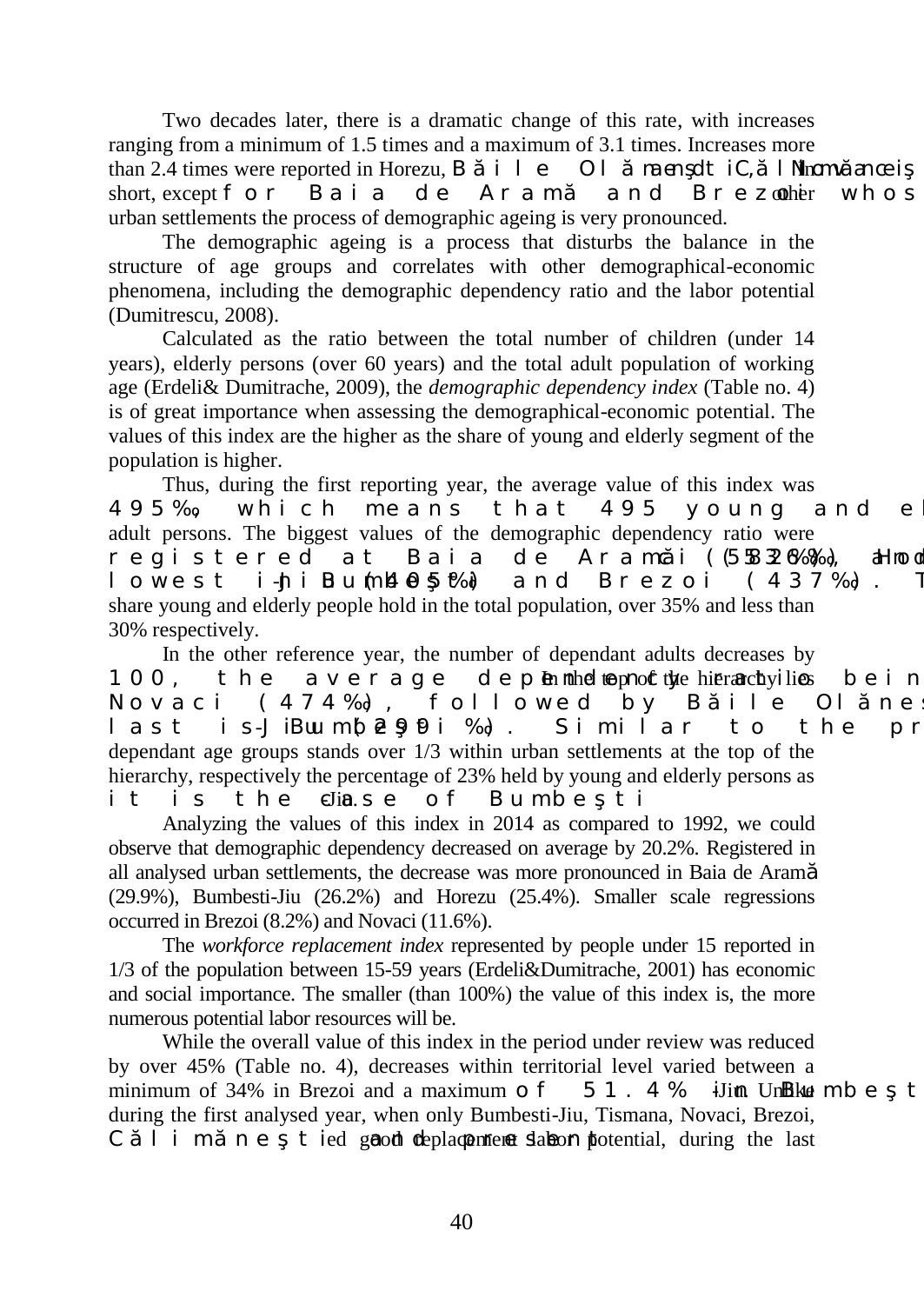reporting year, all urban settlements were in a favorable situation, Bumber t i and Tismana occupying first ranks.

## **3.6. The ethnic and confessional structure of the population**

In terms of *ethnic structure*, the profile of the analysed urban population within the mountain areas of Oltenia is simple and homogeneous, as a result of the 96% share only two ethnic groups hold. At the 2011 census, the population was structured as follows: 91.9% Romanian, 4.1% Roma, 0.1% other ethnic groups, 3.9% undeclared.

Romanians have the biggest shares in Novaci (99%), Tismana (98.8%),

B ile Ol ne ti and Horezui (498.6% ramch), Brezoi (90.3 %) and C lim ne ti (93.9%). The Roma community is well represented numerically and in terms of

percentage in Baia de Aram (534 perso population), Brezoi ( $n5e^2$ 9tip  $e(r4s300n s p e r9s. 03n\%$ Bumbelitui (325 persons, 3.8%). Lower shar Ol ne ti and Horezu (1.3% each), Tisman Hungarians presence was recorded in half of the administrative-territorial units:

Brezoi (9 pers.), C-Jiul (7 pers.) and Horteziu (3 pers.),  $p$ ers.). The ethnic assembly is completed by Italians (Brezoi and Novaci, 3 persons

each), Germans (Climane ti, 3 persons) It is to be noted the situation of Brez characteriyed by a relative ethnical heterogeneity given by the five ethnic groups in

each settlement, as opposed to Baia de ethnical groups.

In what concerns the unavailable information, higher percentages were recorded in Brezoi (5.8%), Climne ti Tismana (4.2%).

The ethnic homogeneity is also reflected in the religious structure of the population. According to personal free declaration, there were 47,907 registered Orthodox during the last census, representing 98.2% of the total area, well above regional and national averages.

Within territorial profile, the share is even higher. Thus, the largest concentration of Orthodox adherents is in Tismana, where they hold 99.7% of the total population, while in Baia de Ara exceed 99% in Novaci, Bile Ol ne ti an only in Baia de Aram rthodox npdpula**Bon is below** the the s regional average area.

Among other religions, the Baptist has more adherents, 402 persons, representing 0.8% of the inhabitants. Most Baptists (88.3%) are concentrated in Baia de Aram, which reprensis Their presence 6 has 9.186 been fits confirmed - Jiinu B (u $2m2b$  epetris.), Bile Ol ne ti

223 persons belong to the Pentecostals, precisely a rate of 0.5% of the studied urban population. Most Pentecostals (126 pers.) are located in Brezoi,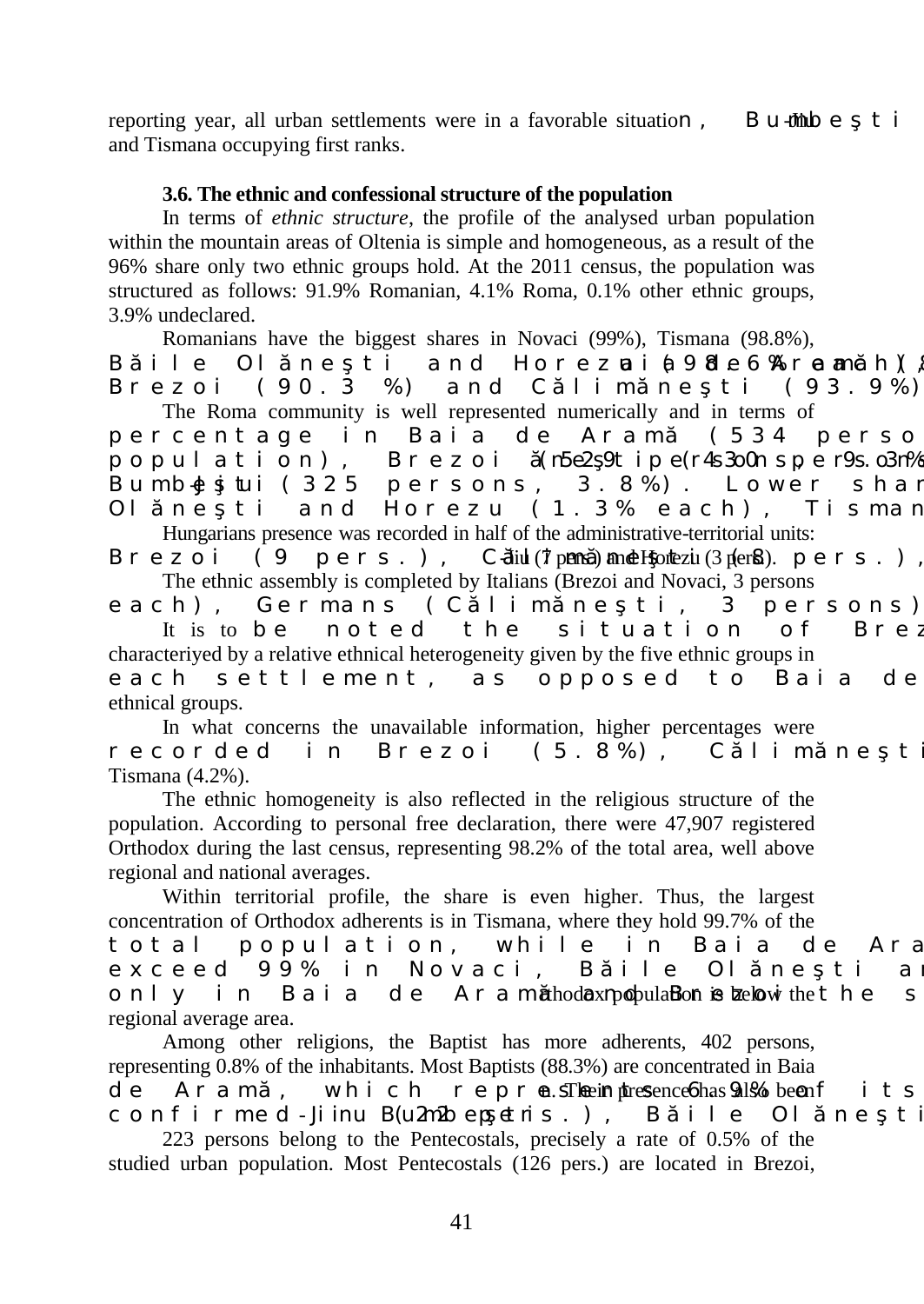where they hold  $2.2\%$  of the settlemen registered in Hor-Eizu (310 pers.), anBolm Gel

Seventh Day Adventist religion has 116 adherents (0.2% of the total population of the area), dispersed in all urban settlements (they represent 0.5% maximum), excluding Ol ne ti.

Roman Catholics form a group of 101 persons, being represented in all territorial-administrative units, where their Tismana) to 55 persons (Brezoi).

There are other confessional groups too, but with weak numerical representation: Evanghelical Christian (21 persons in Baia de Aram and Bumb  $\overline{d}$ iu), J $\overline{d}$ hovah's Witnesses (18 persons in Brezoi and Bumbe  $\overline{d}$ iu), Greek Catholic (16 persons in B  $r \in \mathbb{Z}$  o i and C l i m ones in t i), Brezoi and Novaci), Reformed  $(3 \text{ person } s \text{ i } n$  -JBum, other religions  $(3 \text{ person } s \text{ i } n)$ persons in Horezu).

These confessional representations add 5 atheists, 4 persons without religious adherence and 319 persons that did not declare their religion.

From the above mentioned, we can conclude that the religious profile of the urban population in the disadvantaged mountainous area of Oltenia counts at least 10 confessional -Jiu registers punk 8 confessional groups, in while Tismana records only two. The other urban settlements present the following situation: Brezoi 7 confessional groups, Horezu 6 confessio confessional groups eaoncalh groups. Bile Ol ne

#### **IV. CONCLUSIONS**

The area under research is part of the disadvantaged agricultural areas declared in the National Rural Development Plan 2007-2013. It is outlined in the same dimensions in the Development Plan for the period 2014-2020. The ecological/environmental criterion was used to delineate the mountainous disadvantaged areas, the main purpose being economic revitalization through access to European funds.

In contrast, the disadvantaged areas declared between 1998-2003 were based on economic principles, areas whose legal status is off today.

The disadvantaged mountainous area of South-West Development Region Oltenia covers an area of 6012.2 square kilometers in Gorjl, Gorg, Meheding and consists of 218 rural settlements and 8 cities.

The 8 urban settlements have been affected by the change of political system in 1989 through economic destructuration, the closure of the mine in Baia de Aram , contraction or even definitive closure of industrial units activity, infrastructure damage, demographic mutations.

The research concentrated on these small urban settlements with less than 10,000 inhabitants mostly characterized by rural features, which are evidenced by three elements. First of all, these traits are determined by the share of population employed in the primary economic sector, exceeding 1/3 of the active population in most settlements, reaching a maximum of 61.5% in Tismana. The exceptions are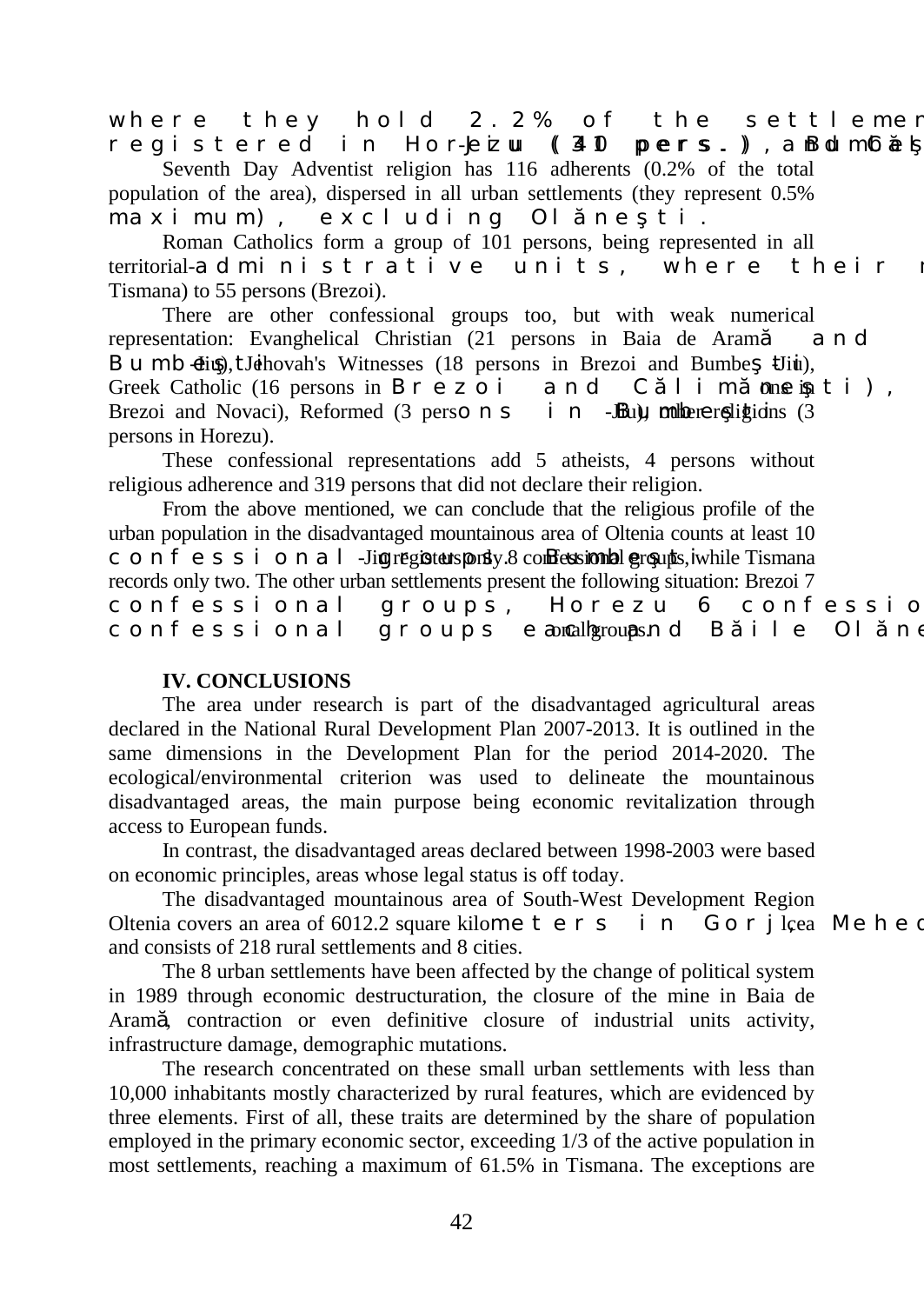represented by B i lti, ewhere the antive population in the C  $1$  i sector hold only 3.2% and respectively 12.5%, due to their specific functional profile as spas. Secondly, administrative villages belonging to urban settlements have large shares, oscillating between 50.3% in Novaci and 75.2% in Tismana. And finally, the percent of modernized streets is all in all less than 50%, with a minimum of  $30$ . 1 i  $\%$  a maximum of  $78.6\%$  in Ollisman as

From the point of view of population dynamics, these urban settlements are in pronounced demographic decline as a result of the fact that during a period of more than two decades, the population loss was comprised between 15.2% in Tismana and  $0.6\%$  in Baia de Aram, the persons in the entire area. Unfortunately, the demographic regression will most probably continue as both natural and migratory balance were negative during the past years. This explains the fact that the administrative structure of Baia de Aram , Bile Ol ne ti and Brezoi includ Moreover, there are five villages with less than 50 inhabitants, four of them being a part of Olne ti and one of them a part The demographic profile of urban settlement in the disadvantaged area of Oltenia is characterized by the predominance of female population (51%), but following a downward path, accompanied by the reduction of feminity ratio by 6 percentage points

and the increase of female population excedent by 2.7 percentage points. The appearance of a demographical ageing process is highlighted by the reduction of the youth group share by 10.6 percentage points and, simultaneously, the increase of elderly people share with 4.6 percentage points. The values of the demographic ageing index has increased 2.5 times, but without having a very high demographic dependency ratio.

The demographic pressure in the area is expressed by the average density which presents high discrepancies, highlighted by values comprised between 24.2 inh./sqkm in Tismana and 85.4 inh./sqkm in  $C = 1$  i m. n e t i

The ethno-confessional profile is dominated by Romanians who hold 96% of the population and by the Orthodox community, whose share is 98.2%, thus shaping a high level of ethnic and religious homogeneity.

#### **REFERENCES**

ANCU A C T (2002)NE q p u k f g t c k k " r tkkuxrkcpt fk "v c d kq th *teritoriale în studiile de geografie,* Geographia Timisensis, nr. 2, Edit. Un i v e r s i t i i Timi oara

ANCU A C T LIN*DA w* (f  $x$  0w0n 8')i, g q i t c h k e " c n " f k u r c *Banatul Românesc*, Edit. Mirton, Timișoara

ANTONESCU DANIELA (2001),  $Gx q n w k c'' k w v t w e v w t c'' f k u$  $p \mid k \mid x \mid g \mid n \mid p \mid c \quad k \mid q$ Qeconomica, hr. 3 $t \mid 3t \mid q \mid g \mid i$ ,  $k \mid qB$ pucchureți

ANTONESCU DANIELA (2003), *Dezvoltarea regiq p c n*  $\blacksquare$ , *p Metanisme*, *p k c 0* 

*k puv, k v*Ewdi*kt K* Oscar Print, Bucure ti BENEDEK J. (2004), *Amenajc t g c " v g t fk g |q x*  $\frac{d}{dx}$  *www.ovk.*  $\frac{d}{dx}$ *Edit<sup>k</sup>. Presai k q p c n* 

Universitar-Napochujean, Cluj BRAGHIN(2000), *C* g | t k n g " w o c p g " f k p " f g c n w t k n g ' Gilort, Edit. Tehnic, Bucureți